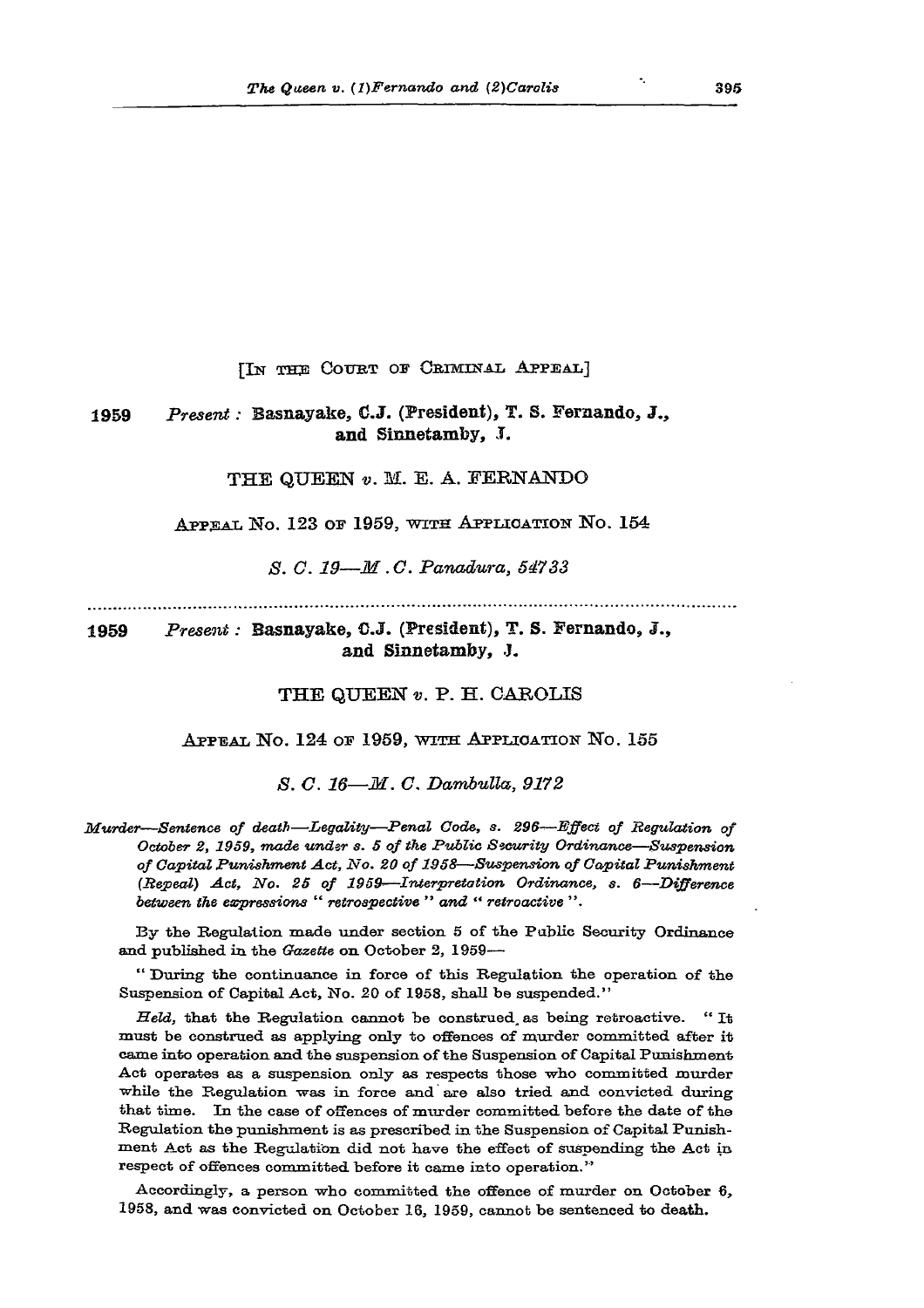**jfApPEALS against convictions in two trials before the Supreme Court.** 

*Golvin B. de Silva,* **with** *M. L. de Silva* **and** *J. N. David* **(assigned), for Accused-Appellant in Appeal No. 123.** 

*G. E. Chitty, Q.G.,* **with** *E. B. Vannitamby, B. Bajasingham, Tissa Dias Bandaranayake,* **and** *Lucian Jayetileke* **(assigned), for Accused-Appellant in Appeal No. 124.** 

*V. T. Thamotheram,* **Senior Crown Counsel, for the Crown.** 

*Cur. adv. vult.* 

**December 21, 1959. BASMAYAEE, C.J.—** 

**The appeals in the above mentioned cases were heard together in the sense that learned counsel for the respective appellants in the two cases were permitted to address us one after the other and learned counsel for the Crown was heard in reply to both. This course was adopted on the ground of convenience as the sole question argued in both appeals is the legality of the sentence of death passed on the appellants.** 

**On 27th December 1958 the appellant in the first appeal committed the offence of murder for which he was indicted on 18th March 1959 and convicted on 9th October 1959. In the second appeal the appellant committed the same offence on 6th December 1958 and was indicted on 16th June 1959 and convicted on I6th October 1959. The trial of the first case commenced on 2nd October and that of the second on 12th October 1959. At the time the offences were committed the Suspension of Capital Pxmishment Act, No. 20 of 1958, which came into force on 9th May 1958 was in operation. Sections 2 and 3 of that Act read :** 

- **"2. During the continuance in force of this Act—** 
	- *(a)* **capital punishment shall not be imposed under section 296 of the Penal Code for the commission of murder and under section 299 of the Penal Code for the abetment of suicide, and**
	- *(b)* **sections 296 and 299 of the Penal Code shall have effect as if for the word ' death ' occurring in each of those sections, there were substituted the words 'rigorous imprisonment for life'.**

**\*\* 3. This Act shall continue in force for three years and shall then expire:** 

**" Provided,-however, that if the Senate and the House of Representatives by resolution so declare, this Act shall continue in force for such further period as may be specified in such resolution."** 

**"When the appellants were tried and convicted and sentenced there was in force a Proclamation made under section 2 of the Public Security Ordinance, No. 25 of 1947, as amended by Act No. 22 of 1949, Act No. 34**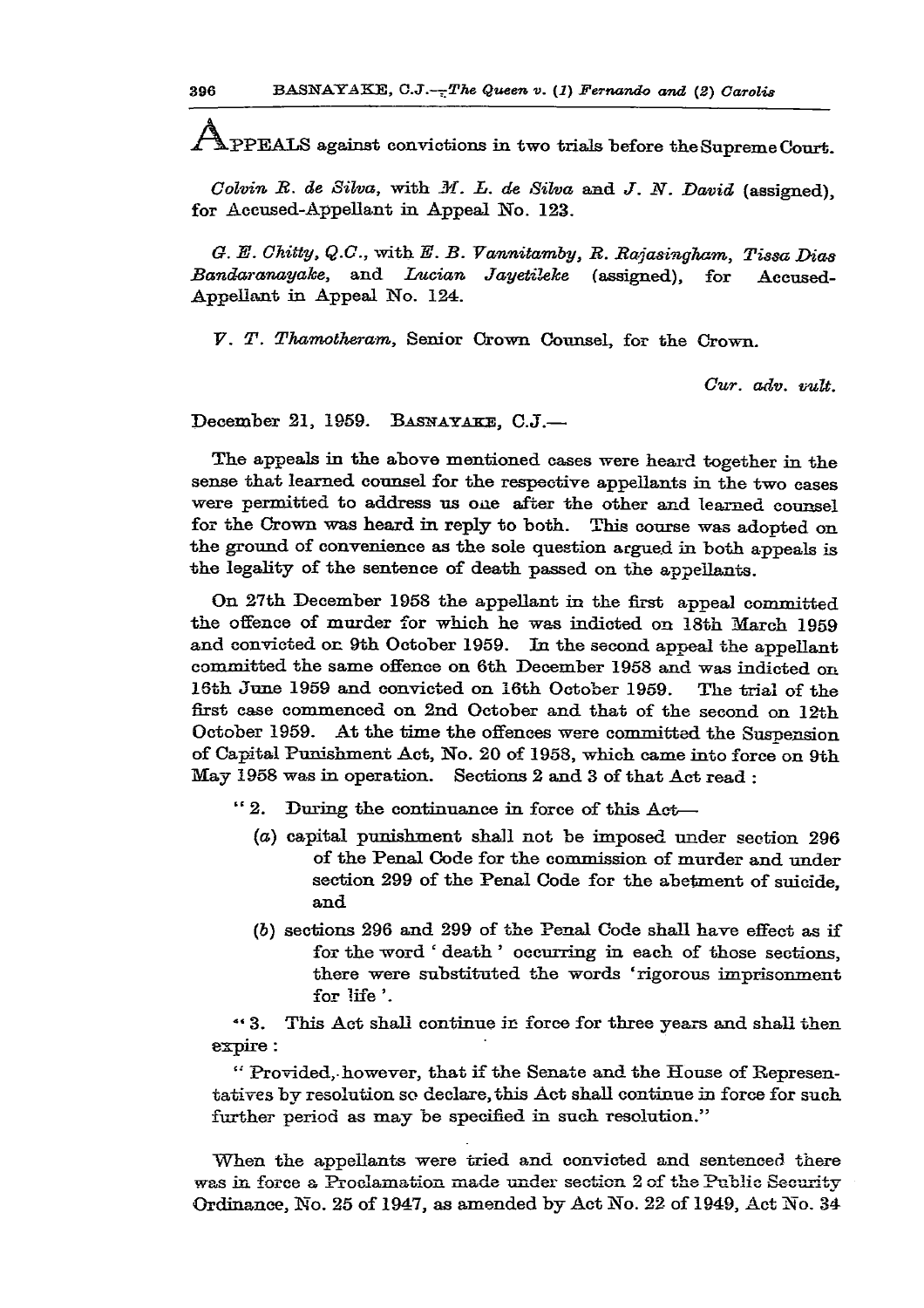**of 1953 and Act No. 8 of 1959 (hereinafter referred to as the Pubiic Security Ordinance) and published in Gazette No. 11,863 of 25th September 1959. That Proclamation reads :** 

**"Whereas I am of opinion that, by reason of the imminence of a stsite of public emergency in Ceylon, it is expedient so to do in the**  interests of public security, the preservation of public order and the **maintenance of supplies aad services essential to the life of the community :** 

**" Know Ye that I, Oliver Ernest Gconerilleke, Governor-General, do, oy virtue of the powers vested** *w* **me by Seetion 2 of the Public Security Ordinance, No. 25 of 1947, as amended by Act No.** *92* **of 1949, Act No. 34 of 1953 and Act No. 8 of 1959, by this Proclamation declare that the Provisions of Part II of that Ordinance shall come irto operation throughout Ceylon on the Twenty-fifth day of September One**  thousand Nine hundred and Fifty-nine."

There was also in force at that time the following Regulatior made by **the Governor-General under section 5 of the Public Security Ordinance, and published in Gazette No. 11,881 of 2nd October 1959 :** 

**"During the continuance in force of this regulation the operation of the Suspension of Capital Punishment Act, No. 20 of 1958, shall be suspended."** 

**On the expiry of the Proclamation and Regulation referred to above a Proclamation and Regulation in like terms came into foice (Gazettes 11,917 and 11,921 of 25th October 1959). They were succeeded by another Proclamation and Regulation in exactly the same terms on 21th and 25th November respectively (Gazettes 11,983 and 11,966 of 24th and 25th November 1959). The last mentioned Regulation ceased to be in force on the revocation on 3rd December 1959 (Gazette 11,992) of the Proclamation made under section 2 of the Public Security Ordinance. On 2nd December 1959 there came into operation an Act intituled the Suspension of Capital Punishment (Repeal) Act, No. 25 of 1959, designed to restore the punishment of death for murder. That Act reads :** 

**" 2. The Suspension of Capital Punishment Act, No. 20 of 1958, is hereby repealed.** 

**"3. Notwithstanding anything in any other written law; capital punishment shall be imposed—** 

- *[a)* **under section 296 of the Penal Code on every person who, on or after the date of the commencement of this Act, is convicted of the offence of murder committed prior to that date; and**
- *(h)* **under seotion 299 of the Penal Code on every person who, on or after that date, is convicted of the offence of abetment of suicide committed prior to that date."**

**So much for the relevant enactments and regulations. Now what is tie effect of the Regulation which declares that during its continuance •in force the operation of the Suspension of Capital Punishment Act,**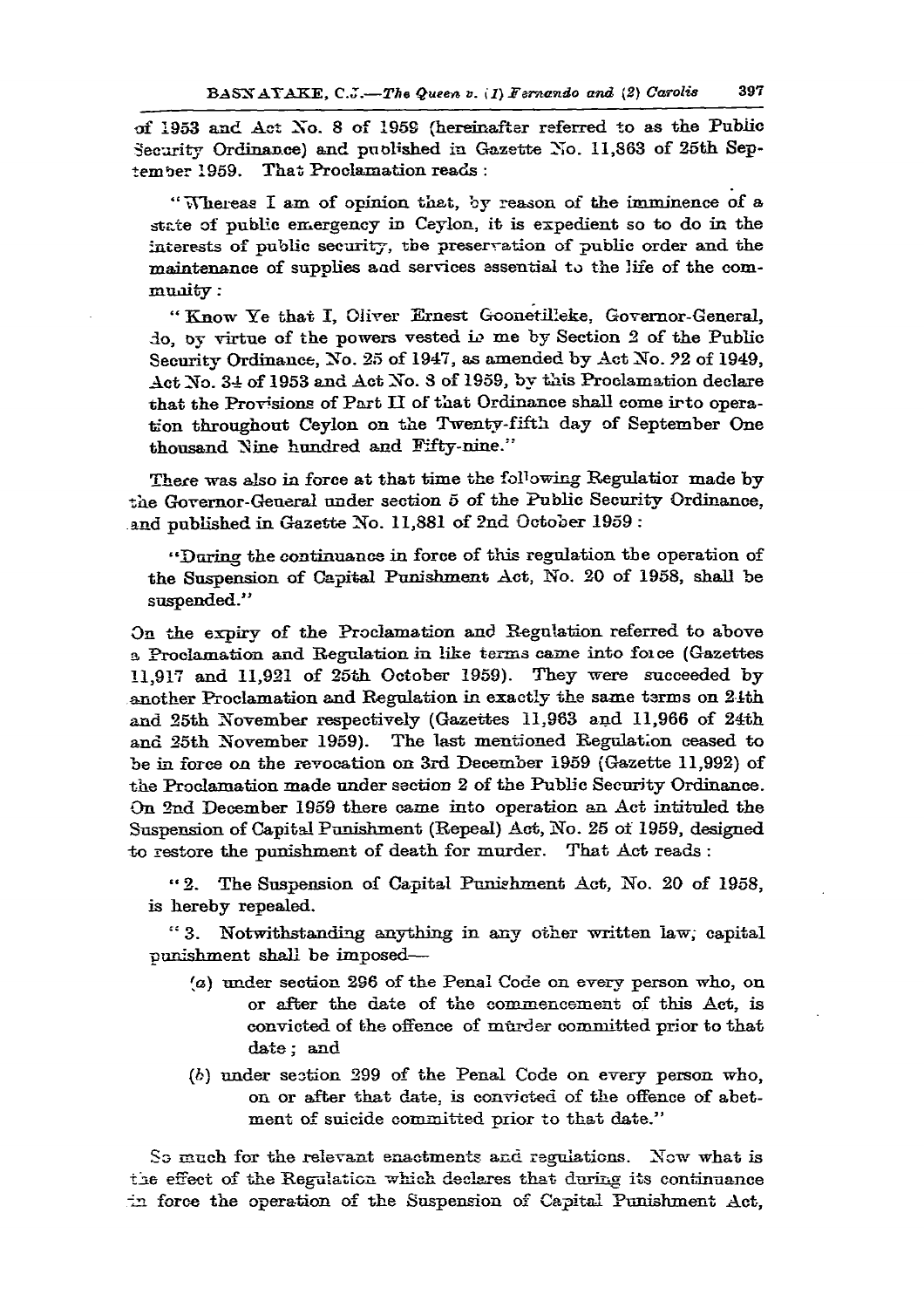**No. 20 of 1958, shall be suspended ? At the respective trials of the appellants it appears to have been assumed that its effect was to brine into operation section 296 of the Penal Code. That section reads: "whoever commits murder shall be punished "with death". Learned counsel for the first appellant contended that that assumption was wrong. He contended that the effect of the Regulation was to render inoperative both section 296 and the Suspension of Capital Punishment Act and that while the Regulation was in force there was no law in operation which made murder punishable. The main argument of learned counsel for the second appellant was that the Regulation had no retroactive operation.** 

**It was not contended that the effect of the Suspension of Capital Punishment Act was not.to prohibit the imposition of the punishment of death and to provide for the imposition of imprisonment for life for the offence of murder even in the case of those who had committed murder before the commencement of that Act when the punishment for murderwas death. As the punishment imposed by Suspension of Capital Punishment Act was less severe than that imposed by section 296 of the Penal Code it was not contended that the Act was not retroactive. It had in fact been interpreted and acted upon as being retroactive and on and after the date on which it came into operation all persons convicted of the offence of murder committed before that date were sentenced to\* imprisonment for life instead of to death. But in regard to the Regulation which suspends the Suspension of Capital Punishment Act it is contended that the suspension of a suspension does not bring into operation the law that was first suspended. Although so far as immediate effect is concerned there is little practical difference between a repeal and a suspension, the repeal of an enactment and its suspension are not the same. The effect of the repeal of an enactment is, subject to the provisions of section 6 of the Interpretation Ordinance and any express provision in the repealing enactment, to obliterate it as completely from the statute book as if it had never been enacted or as if it had never existed.** *(Kay v. Goodwin<sup>1</sup> ; Surtees v. Ellison***<sup>2</sup> ). The suspension of an enactment does not**  have the same effect nor does it attract the provisions of section 6 of the **Interpretation Ordinance. In the case of a suspension the statute is not erased from the statute book. It is there but it is dormant and does not speak in so far as the suspension is operative. Its operation is arrested for the duration of the suspension and to the extent to which the**suspension operates; but it is on the statute book and exists and is not **erased therefrom and is operative in so far as it is not affected by the written law suspending it** *(Brown v. Barry<sup>3</sup> ).* **The effect of the suspension of the Suspension of Capital Punishment Act is to remove to the extent to which the Regulation is operative and for the time during which it is in force the curb imposed, temporary though it be, on the law whose operation was suspended by the Act. That the effect of the Regulation suspending the Suspension of Capital Punishment Act is to restore the punishment of death for the offence of murder committed after the coming into operation of the Regulation** 

<sup>1</sup>(1830) 6 Bing. 576 at 582.

*3 3 V. S. 365.* 

*(1830) 6 Bing. 576 at 582. - (1829) 9 B. & G. 750 at 752.*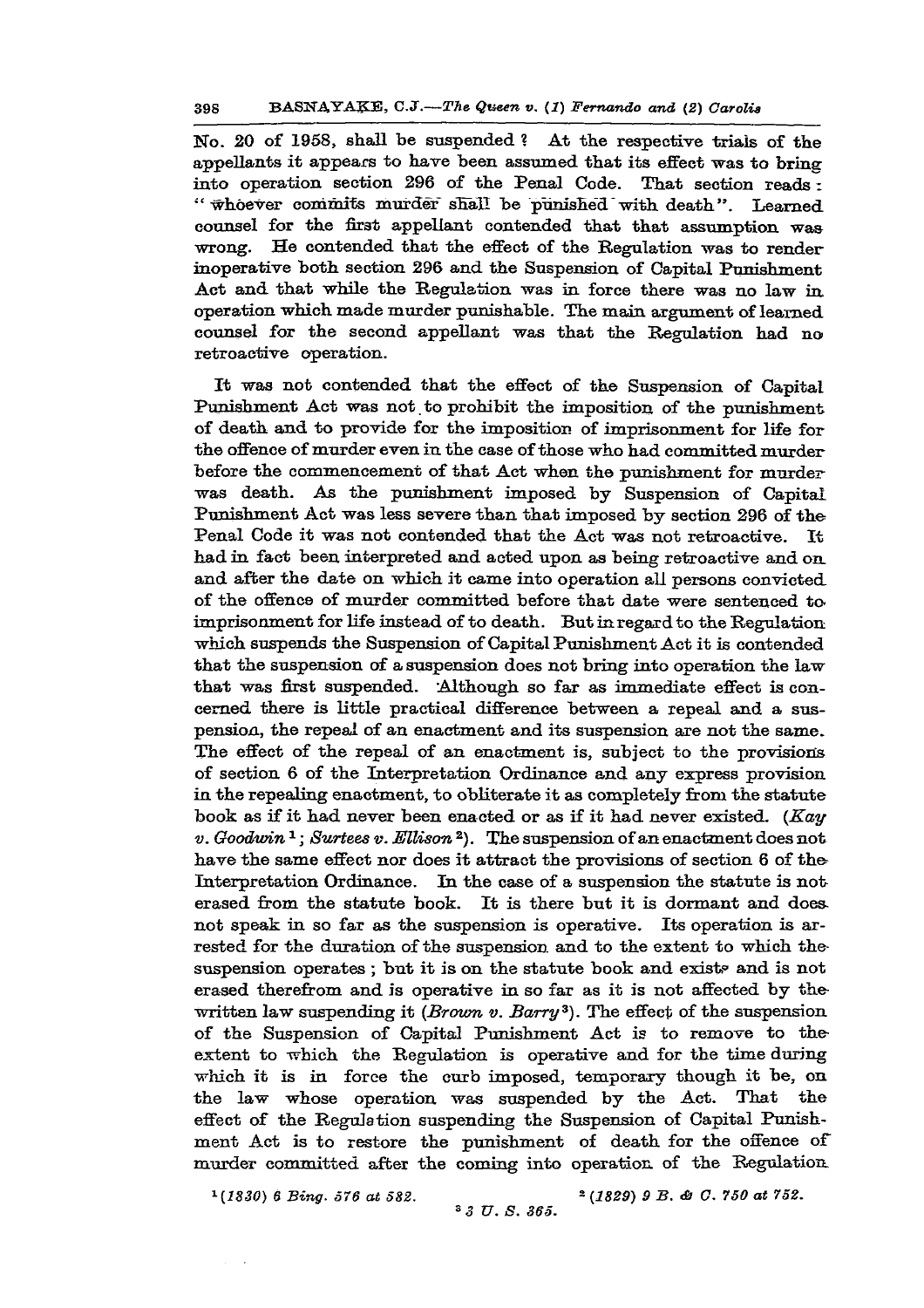and while it is in operation is not in doubt. But the further **and more important question of its effect in respect of those who committed the offence of murder before and are tried after it came into operation is not entirely free from difficulty. Is the punishment that is to be inflicted the punishment that is in the Act that has been suspended and during whose operation the offence was committed or the punishment which has come into existence or revived by the suspension of the enactment suspending it ? The answer to that question is largely dependent on the language and scope of the provision of law suspending the suspension. It is a well-settled rule of construction of statutes and statutory instruments that the presumption is that a statute or statutory instrument is prospective and not retrospective or retroactive. There are countless judicial dicta on this topic, but it is sufficient to refer to one or two of the more authoritative of them. In** *Gardner v. Lucas'<sup>1</sup> ,* **Lord O'Hagan stated: " unless there is some declared intention of the Legis**lature—clear and unequivocal—or unless there are some circumstances **rendering it inevitable that we should take the other view, we ought to presume that an Act is prospective and is not retrospective ". Lord Macnaghten expressed the rule in terms not less effective in** *Colonial*  Sugar Refining Co. v. Irving<sup>2</sup>, when he stated: " statutes are not to be **held to act retrospectively unless a clear intention to that effect is manifested ". Although these dicta make no express mention of retroactive legislation it is governed by the same rule. It will thus be seen that Legislation is never presumed to be retrospective or retroactive, and therefore a law will only be applied to cases occurring after its date, unless it appear from the statute itself that it is intended to have retrospective or retroactive effect. This rule is deeply founded on good sense and strict justice because to deprive persons of rights acquired by transactions perfectly valid according to the law at the time or to punish them for what was lawful before the statute or to impose a severer punishment than that which was in force before the time of the new written law would be unjust and oppressive. The rule arises from the ancient maxim : "** *nova constiinitio futuris formam imponere debet non prceteritis "* **(A new law ought to impose its conditions on the future, not on the past). The rule is as well established in Roman-Dutch law as it is in the Anglo-American system. In Book I, Tit. 3, s. 17, Voet states:** 

**" It is certain further that laws give shape to affairs of the future, and are not applied retrospectively to acts of the past. They are rules of action, precepts regulating the lives of men, and they have to be promulgated before they have obligatory force, as we said above. Thus those things which were done prior to a new law under precept or ancient right stand fast. If a penalty has to be imposed for wrong-doing committed before a new law which perhaps sharpens the penalties, then it must be inflicted according to the terms of the old and not of the suceeeding new law. How, asks the Emperor, did past time sin when, ignorant of the present law, it pursued the ancient practice of its**   $\mathbf{right}$ s.''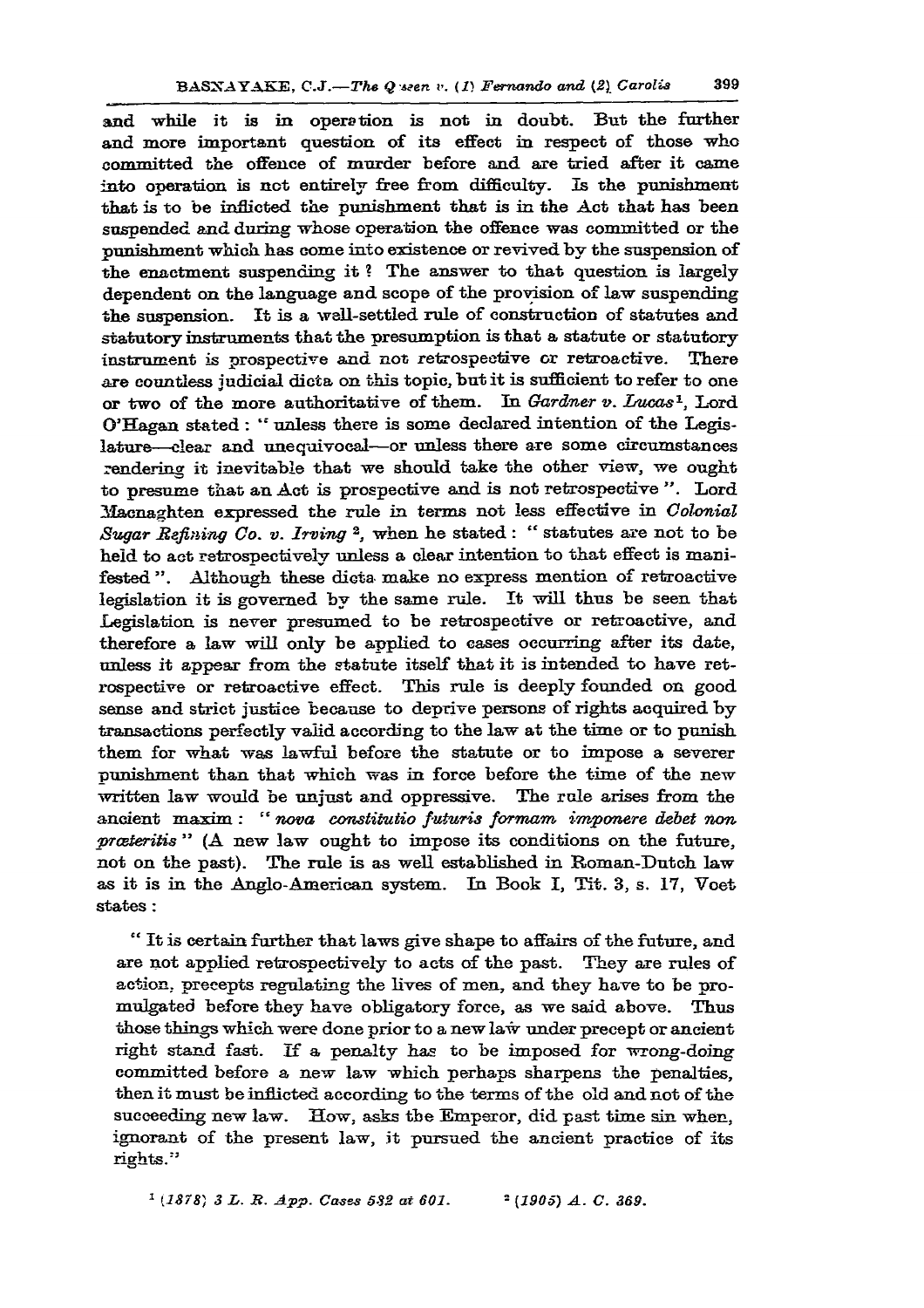**Voet instances sis exceptions to this rule. They are—** 

- **(i) when the legislator has nevertheless expressed himself otherwise in clear words, treating both of past time and of present affairs.**
- **(ii) when the Emperor bringsin a new law by"written answer or decree on matters clearly in doubt.**
- **(iii) when past affairs to which some obvious and ingrained injustice or disgrace attaches.**
- **(iv) when reason dictates that a law should also be applied to the past when it is not so much a case of incorporating something new in a new law as rather interpreting a previous doubtful law.**
- **(v) when an absurd meaning would spring from the law, if it were not also applied to the past.**
- **(vi) when some exemption or exception is brought in by the new law. (Gane, Vol. I, pp. 47-49).**

**Turning to the Courts of the Commonwealth we find that the principle is affirmed with equal force in Australia, Canada, India, New Zealand and South Africa. In the last mentioned country it was reasserted as recently as last year in the case of** *The Jockey Club of South Africa v. Transvaal Racing Club1—* 

**"A well known rule of interpretation is that, in the absence of express provision to the contrary, a statute regulates future conduct and is construed as operating only on cases or facts which came into existence after it was passed."** 

**Although the Suspension of Capital Punishment Act of 1958 did not make it clear beyond doubt that it applied to offences committed before as well as after the Act, justice was not offended by its being construed as it if had a retroactive operation and applied to offences committed before it came into force because the punishment created by it was less severe. There is a great and apparent difference between making persons liable to a lighter and a heavier punishment than that in force at the time of the offence. That difference becomes more pronounced when the heavier punishment is death. The Regulation does not indicate with certainty that the Regulation-making authority intended that it should apply to offences committed before the date on which it came into operation. It has left the intention unexpressed and there is nothing in it that goes to rebut the presumption that the regulation is not retroactive. On the other hand the Act repealing the Suspension of Capital Punishment Act makes it clear beyond doubt that it is intended to be retroactive and creates no difficulty of interpretation although it may offend the canons of justice and morality as it plainly overrides the presumption that the Legislature will not unjustly deprive a citizen of his vested rights or make him suffer more severe punishment for an offence than that to which he was liable at the time he committed it. This is a convenient point at which to explain the expressions retrospective and** 

*1 {1059) 1 S. A. L. B. 441 at 451.*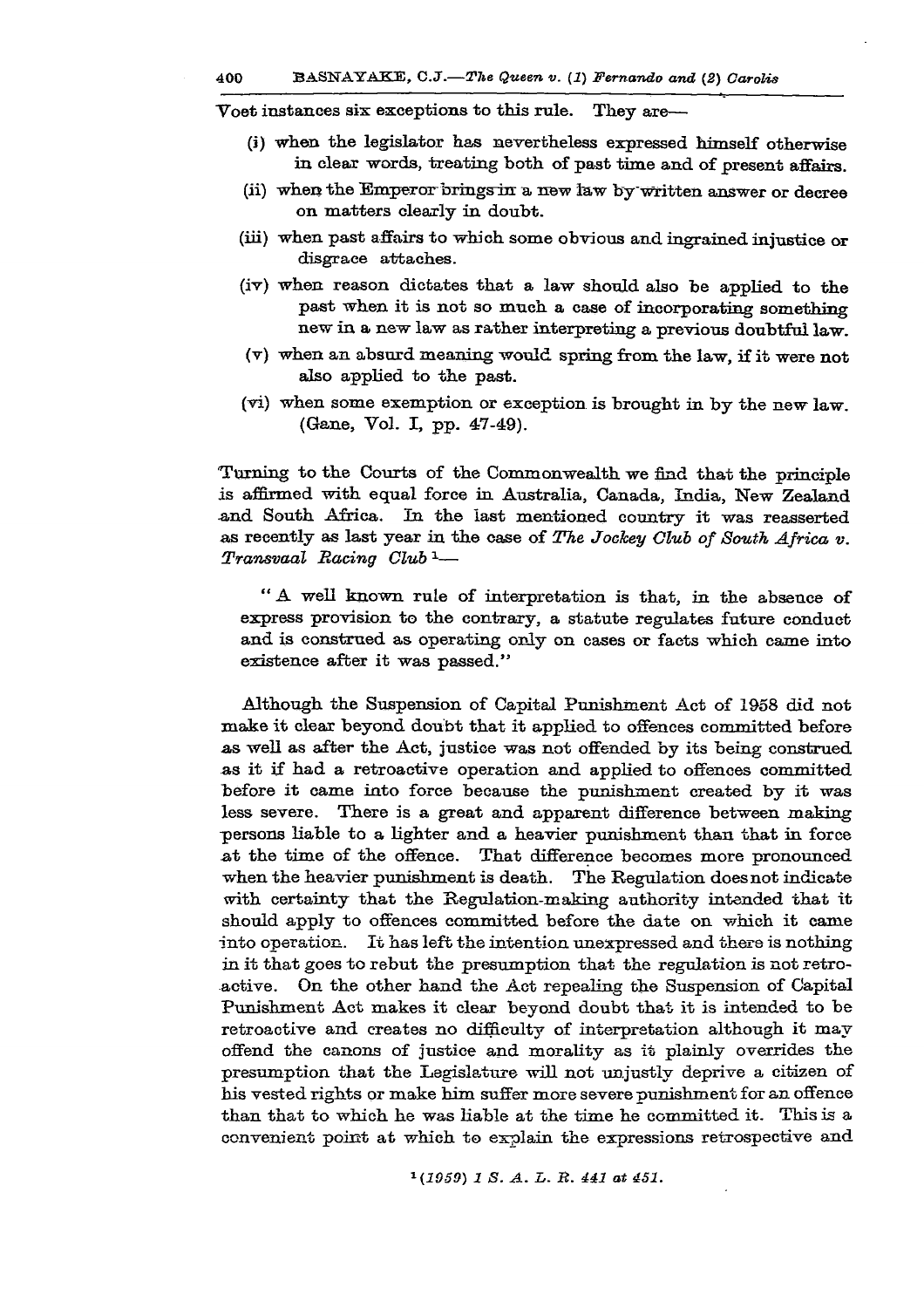**retroactive which have been used above without definition and as if they were synonymous. Although writers and Judges do not always use them in their strict sense and use them mdiscriminately each of them has a special meaning. A retrospective enactment is an enactment that is brought into operation from a date before that on which itis enacted or in**  the words of Buckley L. J. in West v. Gwyne<sup>1</sup>:

**" If an Act provides that as at past date the law shall be taken to have been that which it was not, that Act I understand to be retrospective."** 

**Such enactments are generally speaking found in the field of taxation**  law. Our legislation of the last two years contains many examples. **retroactive enactment is one which comes into operation on or after the date on which it is enacted but applies to acts which though partly done before the enactment still remain to be completed or performed after the enactment comes into force or to offences committed before the enactment came into operation but in respect of which the offenders have not been tried or punished. The Suspension of Capital Punishment (Repeal) Act, No. 25 of 1959, is a striking example of retroactive legislation. In other words it is an enactment creating rights or obligations or imposing penal sanctions on the basis of events which have already taken place. In America such legislation is better known as** *ex post facto*  **legislation.** *Ex post facto* legislation is thus defined :-

**" 1. Every law that makes an action done before the passing of the law, and which was innocent when done, criminal; and punishes such action.** 

**" 2. Every law that aggravates a crime or makes it greater than it was, when committed.** 

**" 3. Every law that changes the punishment, and inflicts a greater punishment, than the law annexed to the crime when committed.** 

**" 4. Every law that alters the legal rules of evidence, and receives less, or different testimony, than the law required at the time of the commission of the offence, in order to convict the offender.** *(Colder v. BvU,* **3 DaU 368 ; 1 L. Ed. 648).** 

*Ex post facto* **laws which impose a more severe punishment alone are regarded as obnoxious. The rule is thus stated in Crawford on Statutory Construction at p. 575 :—** 

**" Where the punishment is altered, and, consequently, in the light of human experience and morality, favours the defendant, he cannot complain of the retroactive effect of the law" which changes the punishment. Obviously, since the condemnation of** *ex post facto* **legislation, is founded on its inherent harshness, the basis of the condemnation disappears where the alteration operates in favour of the accused or condemned person."** 

**In the light of the principles of interpretation above enunciated the conclusion that the Regulation is prospective is inescapable and it cannot-**